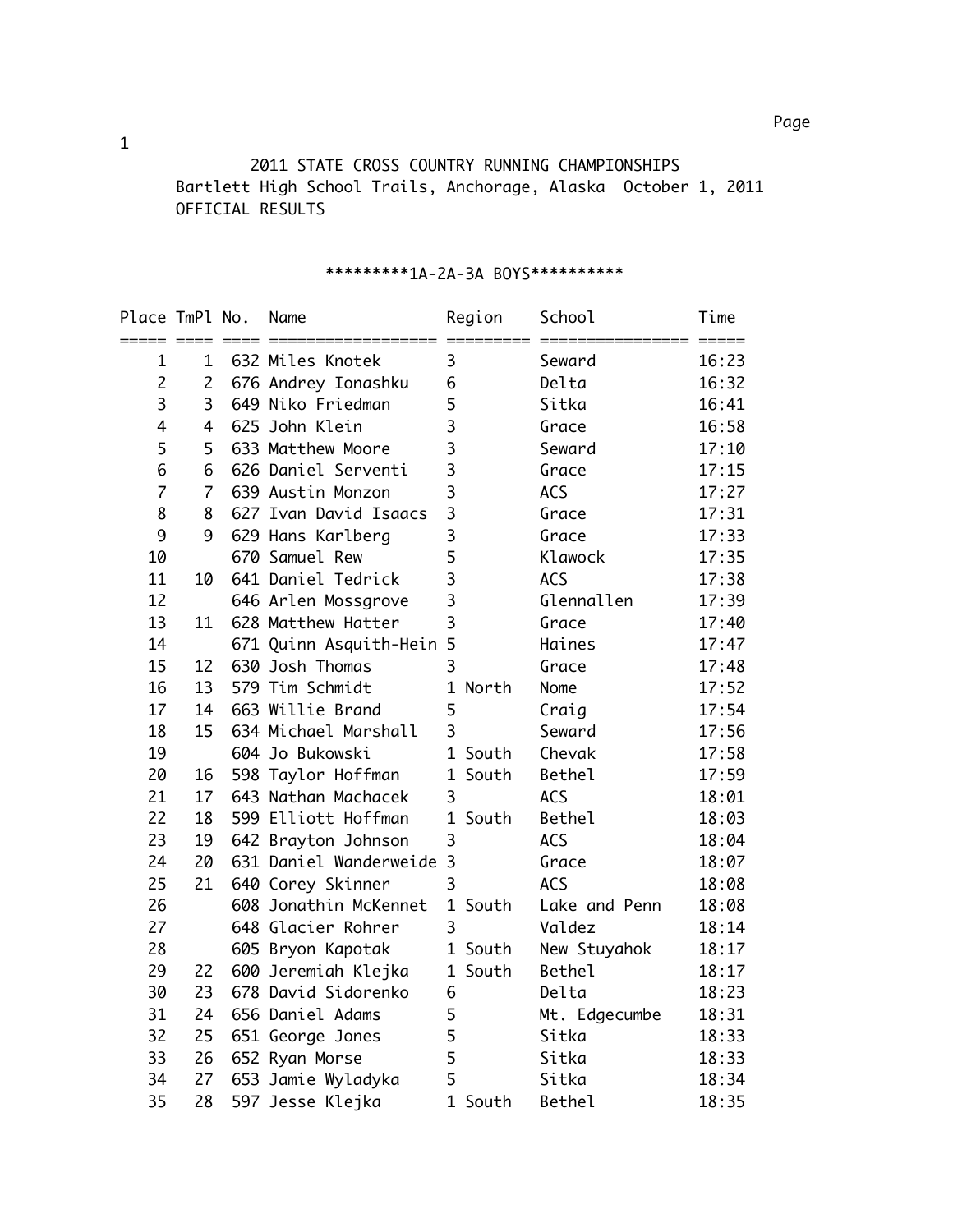| 36                 | 29  | 650 Will Patrick   | 5       | Sitka         | 18:38 |  |  |  |
|--------------------|-----|--------------------|---------|---------------|-------|--|--|--|
| 37                 |     | 684 Nathan Stodick | 6       | Eielson       | 18:38 |  |  |  |
| 38                 | 30  | 635 Jacob Marshall | 3       | Seward        | 18:38 |  |  |  |
| 39                 | 31  | 636 Tannen Berry   | 3       | Seward        | 18:40 |  |  |  |
| 40                 | 32  | 677 John Warren    | 6       | Delta         | 18:42 |  |  |  |
| 41                 |     | 683 Jeremy Valero  | 6       | Eielson       | 18:43 |  |  |  |
| 42                 | 33. | 664 Marcus Martin  | 5       | Craig         | 18:44 |  |  |  |
| 43                 |     | 587 Grant Magdanz  | 1 North | Kotzebue      | 18:47 |  |  |  |
| 44                 |     | 674 Corey Piper    | 5       | Haines        | 18:48 |  |  |  |
| 45                 | 34  | 657 Justin Andrew  | 5       | Mt. Edgecumbe | 18:48 |  |  |  |
| 46                 | 35  | 644 Keaton Evans   | 3       | <b>ACS</b>    | 18:51 |  |  |  |
| 47                 |     | 609 Cade Schlagel  | 1 South | Dillingham    | 18:54 |  |  |  |
| 48                 |     | 686 Anthony Foulk  | 6       | Eielson       | 18:54 |  |  |  |
| 49                 | 36  | 681 Josiah Helken  | 6       | Delta         | 18:55 |  |  |  |
| 50                 |     | 685 Joe Bifelt     | 6       | Monroe        | 18:56 |  |  |  |
| 10/01/2011 12:31PM |     |                    |         |               |       |  |  |  |

na a bhainn ann an 1972. Tha ann an 1972 agus an 1972 agus an 1972 agus an 1972 agus an 1972. Tha an 1972 agus

### 2

## 2011 STATE CROSS COUNTRY RUNNING CHAMPIONSHIPS Bartlett High School Trails, Anchorage, Alaska October 1, 2011

# \*\*\*\*\*\*\*\*\*1A-2A-3A BOYS\*\*\*\*\*\*\*\*\*\*

| Place TmPl No. |    | Name                           | Region  | School        | Time  |
|----------------|----|--------------------------------|---------|---------------|-------|
|                |    |                                |         |               |       |
| 51             | 37 | 679 David Taterenko            | 6       | Delta         | 18:58 |
| 52             |    | 687 Andrew Walter              | 6       | Monroe        | 19:00 |
| 53             |    | 588 Jessie Ashenfelter 1 North |         | Elim          | 19:04 |
| 54             |    | 672 Kent Johnson               | 5       | Wrangell      | 19:05 |
| 55             |    | 606 Lee Clark                  | 1 South | Lake and Penn | 19:05 |
| 56             |    | 591 Sam Atkinson               | 1 North | Kotzebue      | 19:06 |
| 57             |    | 589 Jerry McCall               | 1 North | Kotzebue      | 19:07 |
| 58             |    | 673 Samuel Williams            | 5       | Yakutat       | 19:09 |
| 59             |    | 612 William Clark              | 1 South | Lake and Penn | 19:09 |
| 60             | 38 | 645 Trevor Woodhouse           | 3       | <b>ACS</b>    | 19:12 |
| 61             | 39 | 680 Daniel Zhandonov           | 6       | Delta         | 19:13 |
| 62             |    | 675 Tadd Yliniemi              | 5       | Metlakatla    | 19:15 |
| 63             | 40 | 659 Kendrick Hautala           | 5       | Mt. Edgecumbe | 19:17 |
| 64             |    | 610 Andre Simon                | South   | Hooper Bay    | 19:22 |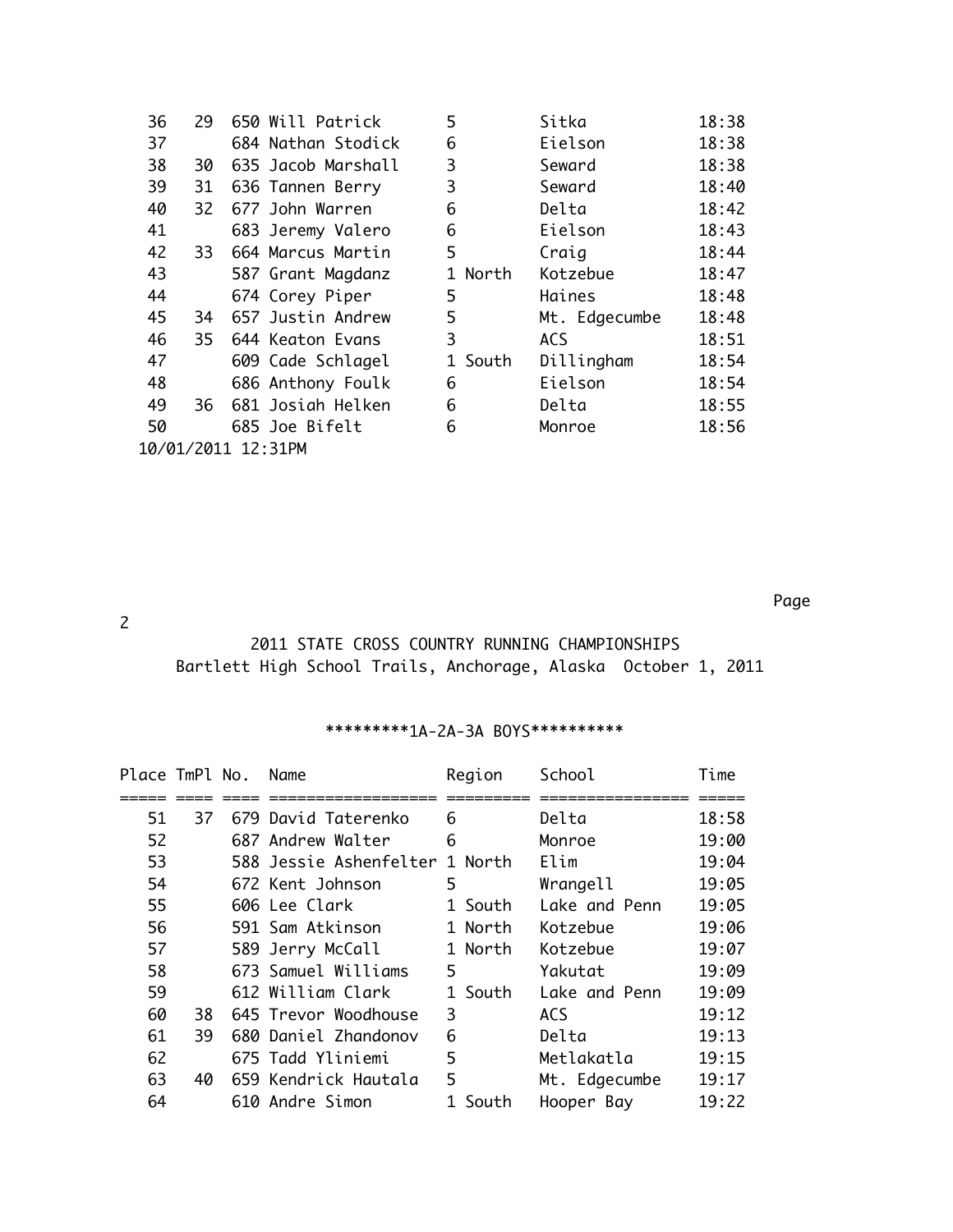| 65                 | 41 |  | 666 Gabe Melendrez             | 5              |         | Craig          | 19:23 |
|--------------------|----|--|--------------------------------|----------------|---------|----------------|-------|
| 66                 | 42 |  | 581 Jens Irelan                |                | 1 North | Nome           | 19:23 |
| 67                 | 43 |  | 637 Brandon Moore              | 3              |         | Seward         | 19:25 |
| 68                 | 44 |  | 658 Cody Sherman               | 5              |         | Mt. Edgecumbe  | 19:25 |
| 69                 |    |  | 607 John Chkuchin              |                | 1 South | Toksook Bay    | 19:26 |
| 70                 |    |  | 615 Edwin Erickson             | $\overline{2}$ |         | Galena         | 19:27 |
| 71                 | 45 |  | 580 Junyor Erikson             |                | 1 North | Nome           | 19:29 |
| 72                 |    |  | 613 Ryan Haskins               |                | 1 South | Unalaska       | 19:35 |
| 73                 | 46 |  | 601 Carl Jimmie                |                | 1 South | Bethel         | 19:36 |
| 74                 | 47 |  | 638 Dylan Gillespie            | 3              |         | Seward         | 19:38 |
| 75                 |    |  | 586 Asa Bergamaschi            |                | 1 North | White Mountain | 19:51 |
| 76                 |    |  | 594 Dominic Richardson 1 North |                |         | St. Michaels   | 19:54 |
| 77                 |    |  | 614 Stephan Waska              | $\overline{2}$ |         | Galena         | 19:56 |
| 78                 |    |  | 596 Nasuayaaq Solomon          |                | 1 North | Barrow         | 19:57 |
| 79                 |    |  | 620 Blake Klaich               | $\overline{c}$ |         | Nikolaevsk     | 19:57 |
| 80                 |    |  | 592 Pavel Hernandez            |                | 1 North | Barrow         | 19:58 |
| 81                 | 48 |  | 582 Michael Lyon               |                | 1 North | Nome           | 20:00 |
| 82                 | 49 |  | 655 Ryan Apathy                | 5              |         | Sitka          | 20:07 |
| 83                 | 50 |  | 682 Jay Byam                   | 6              |         | Delta          | 20:09 |
| 84                 | 51 |  | 654 Jack Youngberg             | 5              |         | Sitka          | 20:10 |
| 85                 |    |  | 688 William Frank              | 6              |         | Monroe         | 20:11 |
| 86                 | 52 |  | 665 Dylan Wortman              | 5              |         | Craig          | 20:13 |
| 87                 |    |  | 611 Elijah Matchian            | $\mathbf{1}$   | South   | Chevak         | 20:21 |
| 88                 | 53 |  | 667 Paul Fredericksen          | 5              |         | Craig          | 20:23 |
| 89                 |    |  | 595 Danny Wells                |                | 1 North | Noorvik        | 20:23 |
| 90                 | 54 |  | 583 Nick Morgan                |                | 1 North | Nome           | 20:23 |
| 91                 | 55 |  | 602 Christof Swope             |                | 1 South | Bethel         | 20:23 |
| 92                 | 56 |  | 668 Jeremiah Jacobson          | 5              |         | Craig          | 20:25 |
| 93                 | 57 |  | 661 Michael Matthew            | 5              |         | Mt. Edgecumbe  | 20:37 |
| 94                 |    |  | 623 Eric Mametieff             | $\overline{c}$ |         | Nikolaevsk     | 20:40 |
| 95                 | 58 |  | 669 Lewis Owen                 | 5              |         | Craig          | 20:43 |
| 96                 | 59 |  | 603 Griffen Calvetti           | $\mathbf{1}$   | South   | Bethel         | 20:48 |
| 97                 |    |  | 647 Keefe McIntosh             | 3              |         | Valdez         | 21:02 |
| 98                 |    |  | 593 Vincent Tomalonis          |                | 1 North | White Mountain | 21:18 |
| 99                 | 60 |  | 660 Gregory Vance              | 5              |         | Mt. Edgecumbe  | 21:22 |
| 100                | 61 |  | 662 Kenneth Jackson            | 5              |         | Mt. Edgecumbe  | 21:43 |
| 10/01/2011 12:31PM |    |  |                                |                |         |                |       |

na a bhainn ann an 1972. Tha ann an 1972 agus an 1972 agus an 1972 agus an 1972 agus an 1972. Tha an 1972 agus

2011 STATE CROSS COUNTRY RUNNING CHAMPIONSHIPS

3